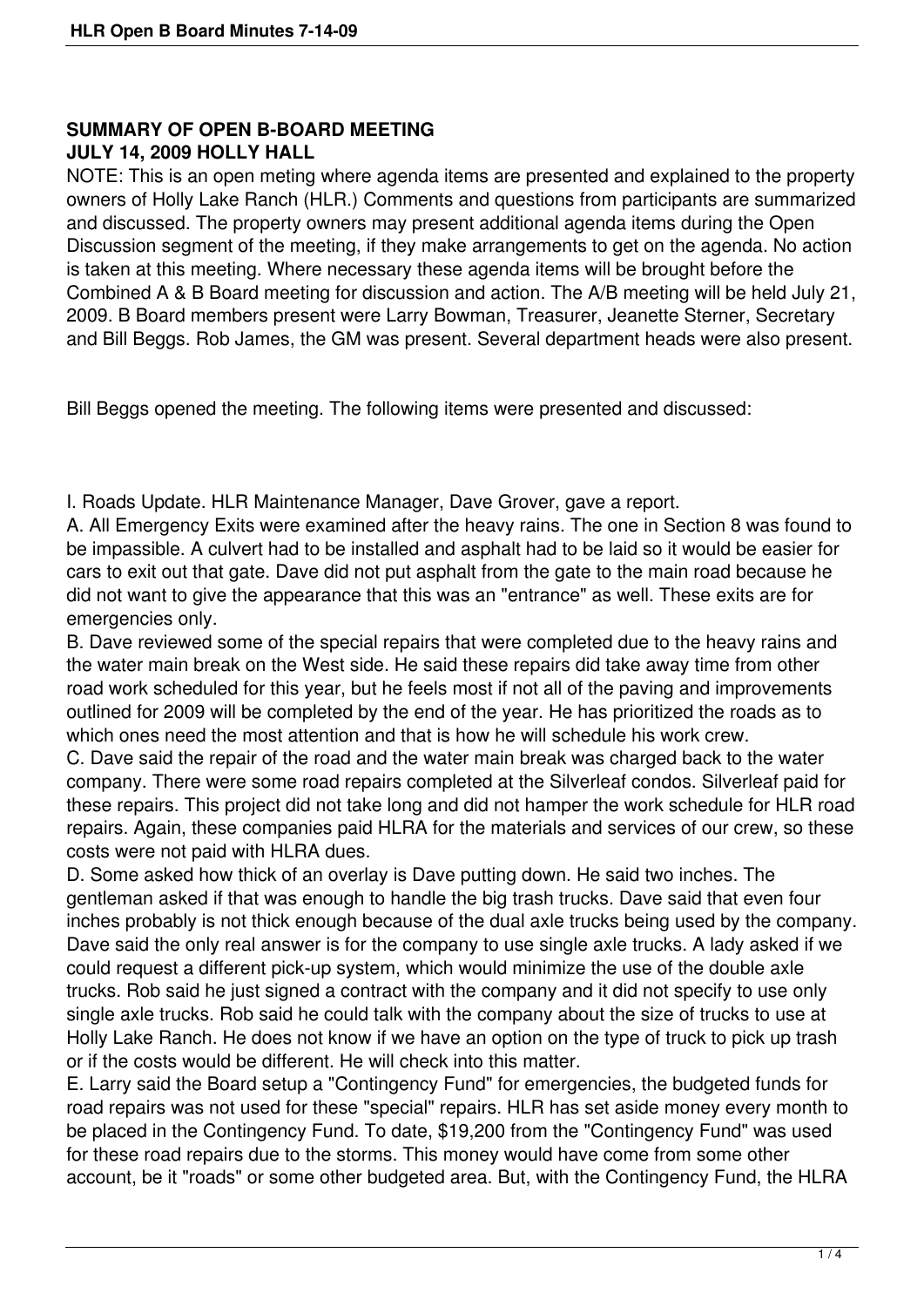budget has not been touched because of these weather emergencies.

II. Deer Count Survey. The issue concerning the number of deer we have on HLR has been discussed at previous Open B Board Meetings. A Wildlife Work Group has been formed and they have met with a Ranger from Texas Parks and Wildlife. The Ranger provided some interesting information and suggested the first step is to assess the problem. The Ranger has instructed the WG in counting deer and the first count will be tonight. The procedure is the same one completed by Parks and Wildlife through out the county. The Ranger will assist with the count. There will be two more counts, one two weeks from tonight and then the last one in another two weeks. Rob has notified the property owners of this upcoming procedure. The vehicles will be well marked, so people will know why the vehicles are out in the area for most of the night. Eventually, the Wildlife Work Group and the Ranger from the Texas Parks and Wildlife will present their report. Possible solutions and costs will be included in the presentation.

III. Golf Course Projects. Clayton Wood gave a report on the projects completed or to be completed by the end of the year. Clayton said on hole 11 there were four separate drainage areas on the left side of the fairway. Water was draining straight to the street and was causing some major problems with the roads. He said four or five homes were also greatly affected by the water drainage. With the new drainage system, half of the water goes one direction while the other half goes a different direction. The Greens Committee recommended the repairs and improvements for hole 13. Clayton has added 6 sprinkler heads to better water the area on the right side of the fairway. New sod will be planted in the area just recently prepared by his crew. Bermuda grass has a hard time growing in the shaded areas so a different type of grass will be planted. Plus, his crew has trimmed the trees so as to allow more sunlight to get to this area. One of the biggest complaints is the difficulty for the carts to get off and on the cart paths because the ground is so uneven. This is because there is mostly sandy soil around the trees. Due to the lack of water and the proper grass along the cart paths, you are going to have rough terrain in the shaded areas. So, with the addition of sprinkler heads and grass more suited to shaded areas, we should have a more beautiful golf course. Plus, a course with less erosion of soil in the shaded areas. If this works well, then such a project will be considered for other holes. The other hole to be improved is number 7. An engineering firm looked at the drainage problem leading from hole 2 and onto hole 7. The main problem is the drainage of water between the tee boxes and green of number 7. Clayton said the sand drains down through hole 7 and is emptying tons of dirt into Lake Greenbriar. The last project to report on at this time is the building of a new gold tee box for hole 1. The work schedule is about two weeks behind due to the flooding in May. Some of these projects cannot be started until the course dries out. Yet, he feels the work planned for this year will be completed on time.

IV. Algonquin Water Rate Update. Bill said that TCEQ has received the protest letters from HLR property owners. Approximately 400 letters were sent to TCEQ. Rob said the HLRA mailed around 300 letters for property owners and individuals sent in another 100 letters. If you recall several weeks back, we gave property owners a sample letter to use to protest the rate increase. A lady mentioned the letter is on the HLR website as well. Someone asked if one could still send in a letter or protest. Bob Adams said you could. Bill said TCEQ is now verifying these letters to determine if a hearing should be convened. If TCEQ does determine that HLR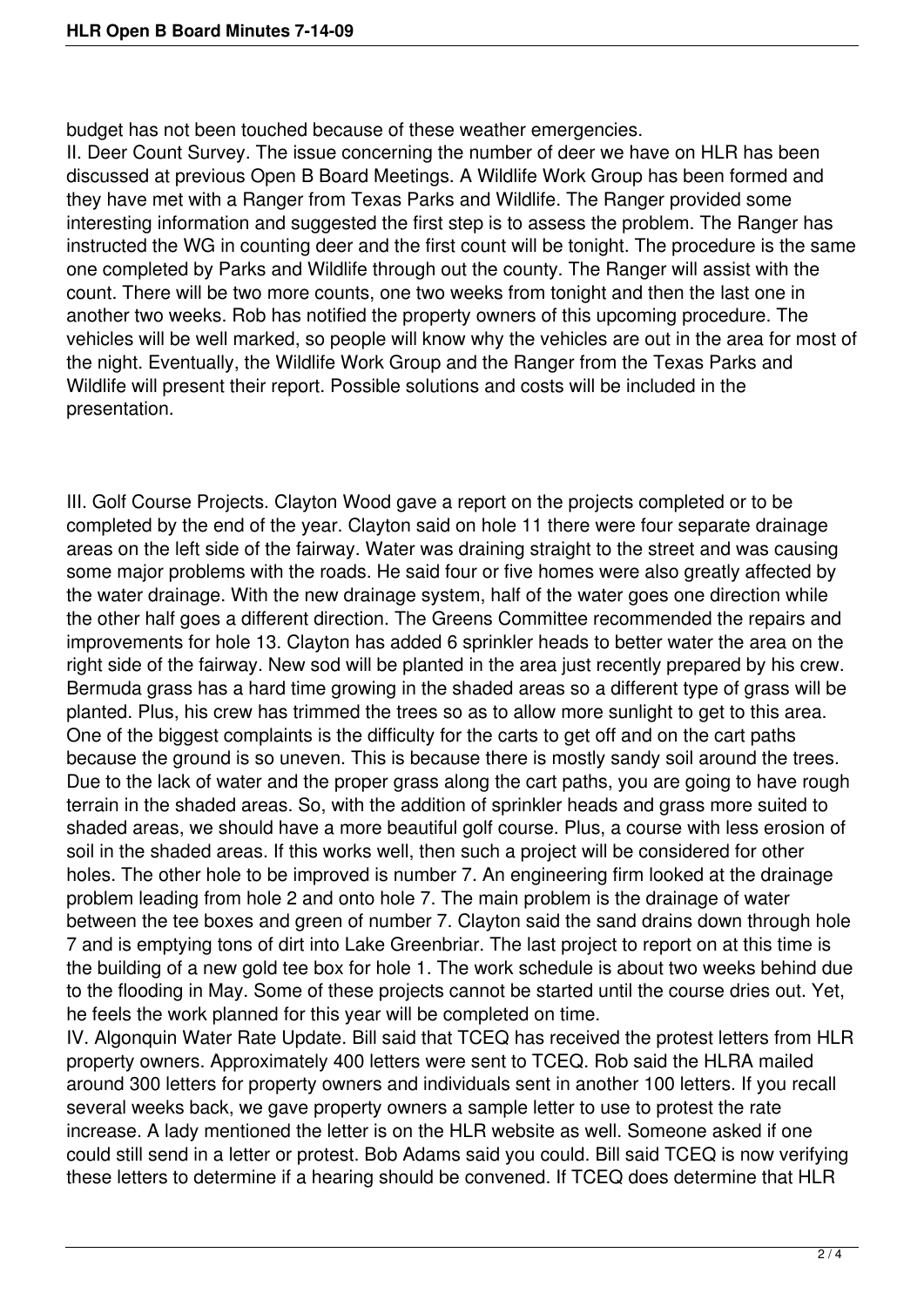property owners have a legitimate complaint against Algonquin, then a hearing may be called in October. Bill said the basic complaint is the large jump in the base rate. The cost has jumped from \$21 to \$39. The cost per gallon of water has dropped from \$1.94 to \$1.30 per gallon. Someone asked if these increases would pay for new improvements. Bob Adams said the current increases are to pay for existing assets, NOT new improvements. If the company makes any improvements, they could technically ask for a bigger increase in water rates. Someone asked if property owners could drill their own wells. Bill said HLRA Restrictions prohibit the drilling of personal wells. However, this issue can be voted on by Section.

V. Section 3 Clean Up. Rob said there has been a real effort to clean-up Section 3. He sent a letter to the residents of Section 3 to inform them HLRA can go to District Court to file charges against resident who do not clean up their property. After residents had a chance to read the letter, we had a hot dog night with the residents. Everyone who came was enthused about the chance for everyone to clean up his or her property. For 30 days we placed special dumpsters in Section 3. The result was no charges had to be filed against any of the residents. Other improvements include a new ramp was built at the pool area so wheel chairs could enter the pool area. Attendants at the pool have been selling snacks and drinks at the pool to raise money to buy paint for the pool buildings. The effort has been well received by the residents who use the pool. Bill said we wanted to stop the neglect of the section. We still have some abandoned trailers that are in need of repair or need to be removed. HLRA cannot haul trailers or items off abandoned lots without homeowner approval. Rob said 14 lots have been returned to HLRA. He noted that other areas on the Ranch might need to be reviewed for having extraordinary trash on the property.

VI. Collections. Larry said HLRA has been working on property owners who are not current on their dues. This process started in September and it has taken some time to get a good procedure in place and to work out problem areas during the start-up phase with JVSG, the collection agency. He reminded everyone HLRA had over \$3,000,000 in write-offs. This number of write-offs has been building up for 10 to 15 years or more in some cases. Some have been in this status for years and it is difficult to find the owners of some of these properties. Some owners have died, family members are hard to locate or the property is in litigation. Larry feels most of the properties have been researched and some seem as though the owners will never be found. We do have 22 lots back from the write-offs. Over \$50,000 has been collected and we have paid \$10,000 in collection fees. This year we have collected \$25,000 and \$7,000 has been paid in collection fees. The collection fee is included in the amount paid by the property owner. To try and avoid such a situation again, the policy is, if the owner is over 120 days delinquent, HLRA informs the owner of the situation and that the account will be turned over to a collection agency. The owner is given the opportunity to setup a payment plan. If the owner does not respond, then the account is turned over to JVSG and collections. Bob and Barbara are working hard to keep up with these accounts and clean up the old write-offs. People who are in the "collections" phase can either work out a plan of payment or turn the deed over to HLRA. The account does stay in collections until the bill is paid. The late fee was increased to \$25 and \$11,000 has been collected this year from this program. If the property owner wishes to turn the property back to HLRA, it must have a clear title. We do not take a property that has back taxes or liens against it. The owner has to pay the cost of obtaining a clear title. Otherwise we would not be able to resale the property. Someone asked about selling price of these properties and Bill said the appraised value is the asking price. He suggested that an interested buyer contact the office for more information. Someone asked if these individuals are also behind on their